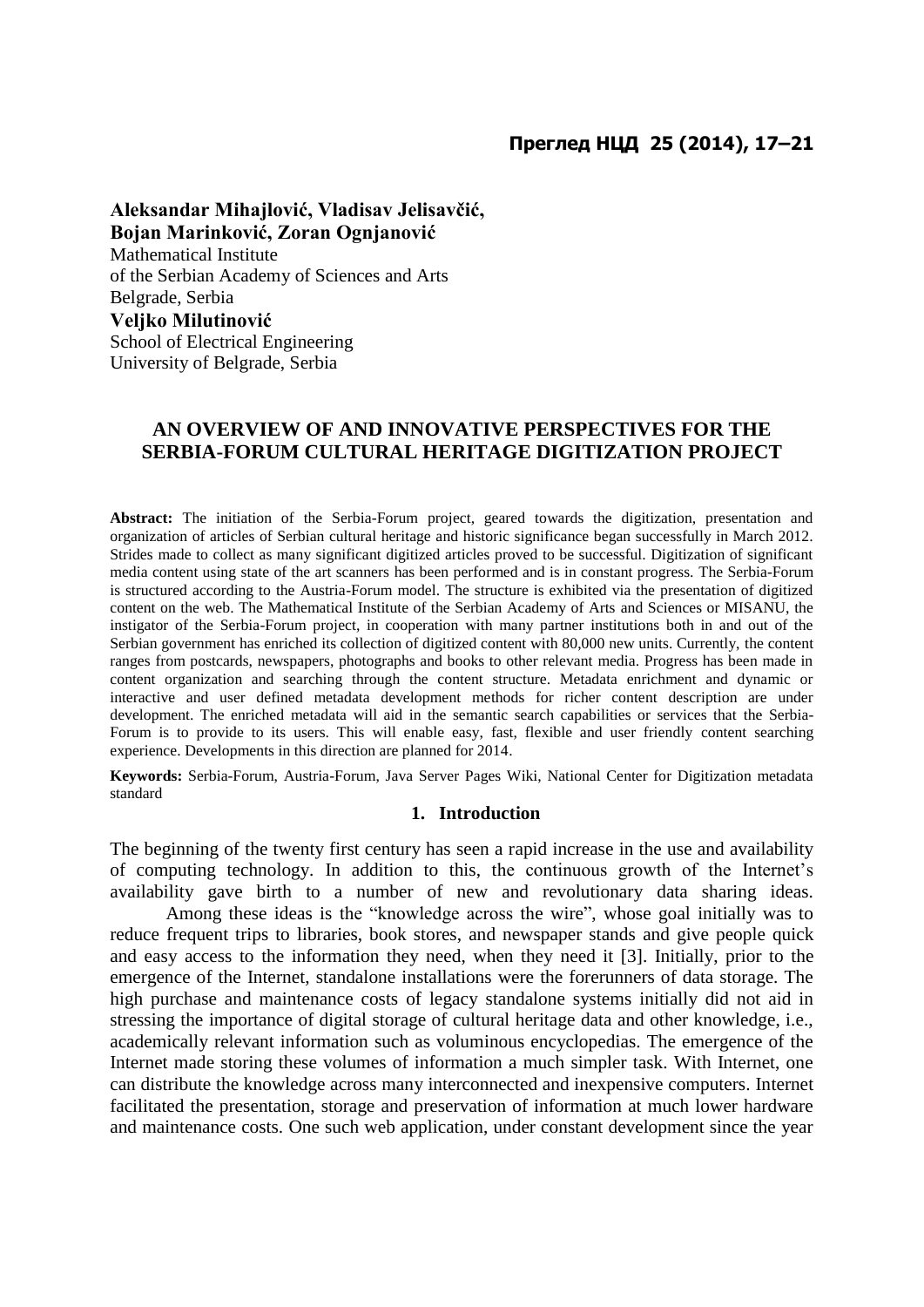2012, geared towards the presentation, storage and preservation of culturally relevant data is Serbia-Forum [3].

#### **2. Heritage preservation**

To recapitulate, some major factors influenced the facilitation of inexpensive and easy knowledge exchange:

- Inexpensive high volume computer manufacturing technologies
- Advances in integrated circuit design which led to
- Smaller computers, large volumes of inexpensive storage, i.e., storage media, Internet and the Web.

For the sake of clarity, the Web is an application that is present on the Internet. It can be said that it presents the user with a logical view or an abstraction of physically networked computing devices. It is presented as a single application entity via the web-client application, more commonly known as the web-browser. The web-browser is the gateway to the experience called web surfing. The major factors of knowledge exchange facilitation had a profound impact on the content commonly found in museums and archives.

National heritage in its physical form is located in "safe houses" such as archives or museums. Physical preservation of national heritage is an unrewarding task provided the fact that all physical objects have their own period of decay. Additionally, national heritage may be exposed to threats of natural disasters, fires, wars and other forms of human manipulation or error. These potentially harmful events for heritage artifacts stimulate the need to digitally preserve and store copies of heritage, i.e. culturally and historically significant content found in the mentioned institutions.

# **3. Characteristics of the Serbia-Forum**

The Serbia-Forum is a web application with the goal of preserving digitized units of cultural heritage which are significant to the Republic of Serbia [3]. The web application is based on dynamic content generation and presentation delivered by the JSP Wiki framework, running on the Tomcat 7 web server. From the beginning of its development in March of 2012, the web application was built to serve two specific purposes. Firstly, it serves as an encyclopedic collage of articles written by credible authors. The credibility of authors is checked, along with the sources of information within the articles. If an article is duplicated, that is if it is written twice by two different authors, then both articles are saved for the sake of recording article progress. This allows users, i.e. readers of these articles to track certain changes and to observe different points of view of authors. Secondly, the application serves as a hub or centralized node for collecting quality controlled, digitized units of cultural heritage content from other distributed collections, i.e. archives and museums.

The Serbia-Forum web application is based on the existing forum web application, the Austria-Forum, developed by Prof. Dr. Hermann Maurer at the Technical University in Graz, Austria. The portal based functionality of the application facilitates navigating through content and the contents respective presentation. The Serbia-Forum works according to two sets of four axioms, termed primary and secondary. The secondary axioms are those that make the Serbia-Forum part of the forum family promoted by the Austria-Forum model. The secondary axioms are:

(1) Content within the portal is semantically searchable via adequate metadata.

(2) The digitized content comes from credible sources (government controlled institutions) and other article based content is accompanied by authors' biographies.

(3) If the content is changed, every version is tracked and can be viewed by the user.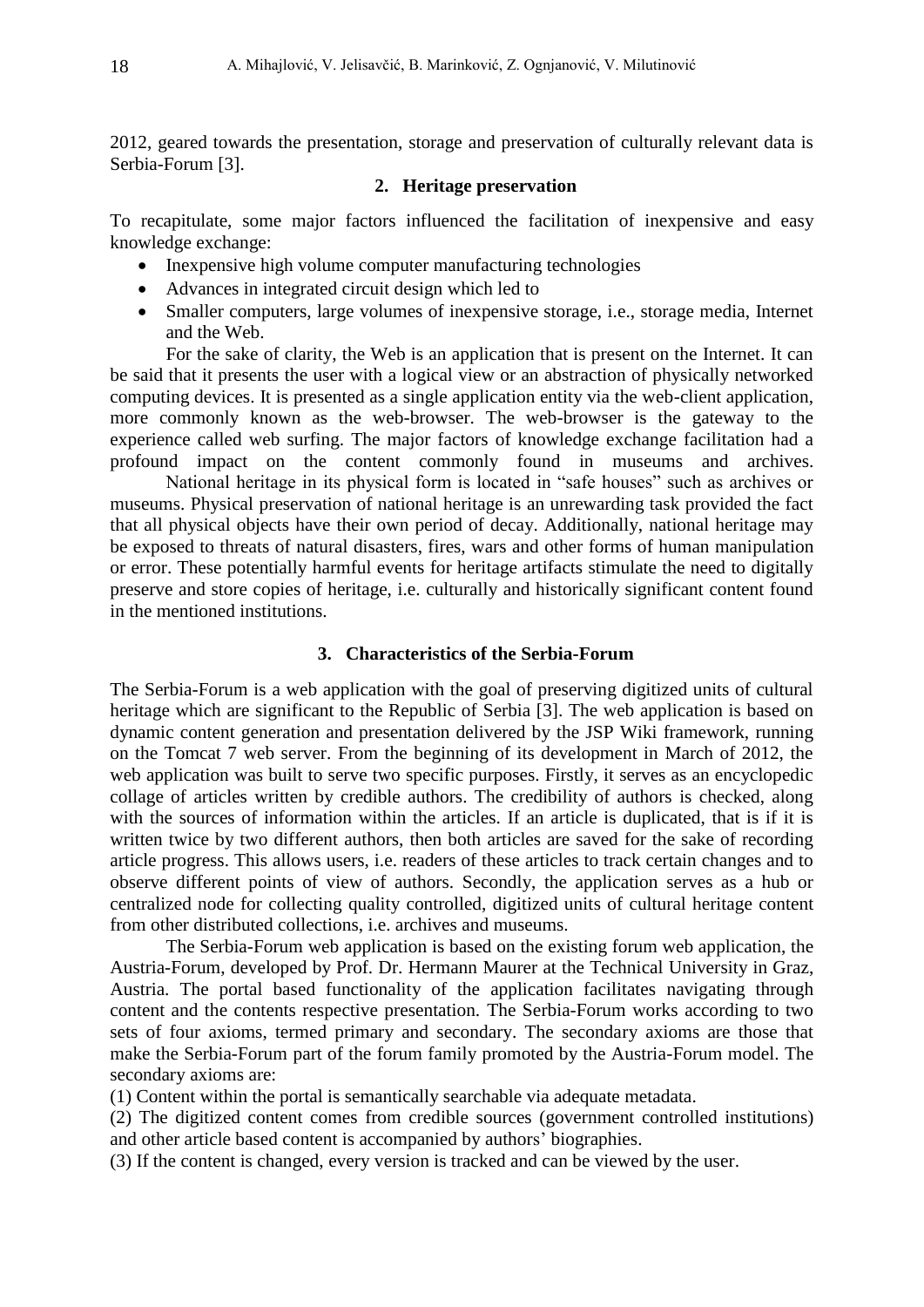(4) Integrity of the content is protected.

All forums abide by the secondary set of axioms presented by the Serbia-Forum. The primary axioms are unique to the Serbia-Forum and are precisely what makes it different from all other forums in the works. The primary axioms are:

(1) National heritage is owned by national institutions, and is exposed by servers under control of these institutions!

(2) National heritage falls under a number of different legal regulations, not only Creative Commons!

(3) Stress is made on quality and ranking, not quantity and chaos!

(4) Possible semantic culture-oriented translation into a number of relevant foreign languages!

The secondary set of axioms is global in nature and not exclusively linked to the Serbia-Forum [3]. This set of axioms makes the Serbia-Forum a Forum based application on the standards presented in Austria-Forum. The primary set of axioms is local in nature and bound to the Serbia-Forum project [3]. Current forums in development under the secondary axioms are Austria-Forum, Serbia-Forum, German-Forum, English, Dutch and other forums. According to these germinating forums we can conclude that each nation has a need to preserve its cultural heritage digitally.

#### **4. Progress during 2013**

**4.1. Equipment.** The year 2013 was very progressive for the Serbia-Forum project. The team and the project development leader of the Serbia-Forum are in the Mathematical Institute of the Serbian Academy of Sciences and Arts or MISANU, located in Belgrade, Serbia. Since the onset of the Serbia-Forum project in early March of 2012, MISANU obtained several units of equipment necessary for digitization and content storage and presentation. The four main units obtained were two different scanners for digitization of print resources, a racked server and storage media or backup media. One of the scanners is a stationary ATIZ scanner with a "V" shaped book frame or book platform. The benefits that this particular platform brings are geared towards older books which may have damaged spines [1]. Opening a book at an angle of 180 degrees flat on a tabular surface may heavily damage it and render it unusable or permanently disfigured. This is something that needs to be paid attention to. The scanner utilizes two digital photographic cameras that take pictures of each page of an opened book on the V frame. Physical size can range up to the A2 paper format, i.e. size. The images are rendered, digitally modified and stored on the hard drive. Usually, these images are stored in the form of image RAW files, which are more or less generic high quality image files used by Cannon photographic cameras. This offers the digitization team the flexibility to change from RAW file format to any other image file format or even PDF format. The other scanner is a customized portable VESTIGIA scanner developed at the Technical University in Graz. This scanner utilizes a similar V shaped frame. However, it does not utilize two cameras, rather only one camera. This doubles the time required to scan a book in contrast to using the stationary ATIZ scanner. The VESTIGIA scanner is useful for scanning content or books that are not mobile or are in too poor condition to be transported to MISANU for scanning on the stationary ATIZ scanner. Such books include old medieval manuscripts found in monasteries located considerably far away from MISANU or Belgrade. From the content presentation aspect, a racked server is used with a growing number of terabytes of space running on a Linux operating system and utilizing an Apache Tomcat 7 web server. This is the host machine for the Serbia-Forum project. Several backup systems are present throughout the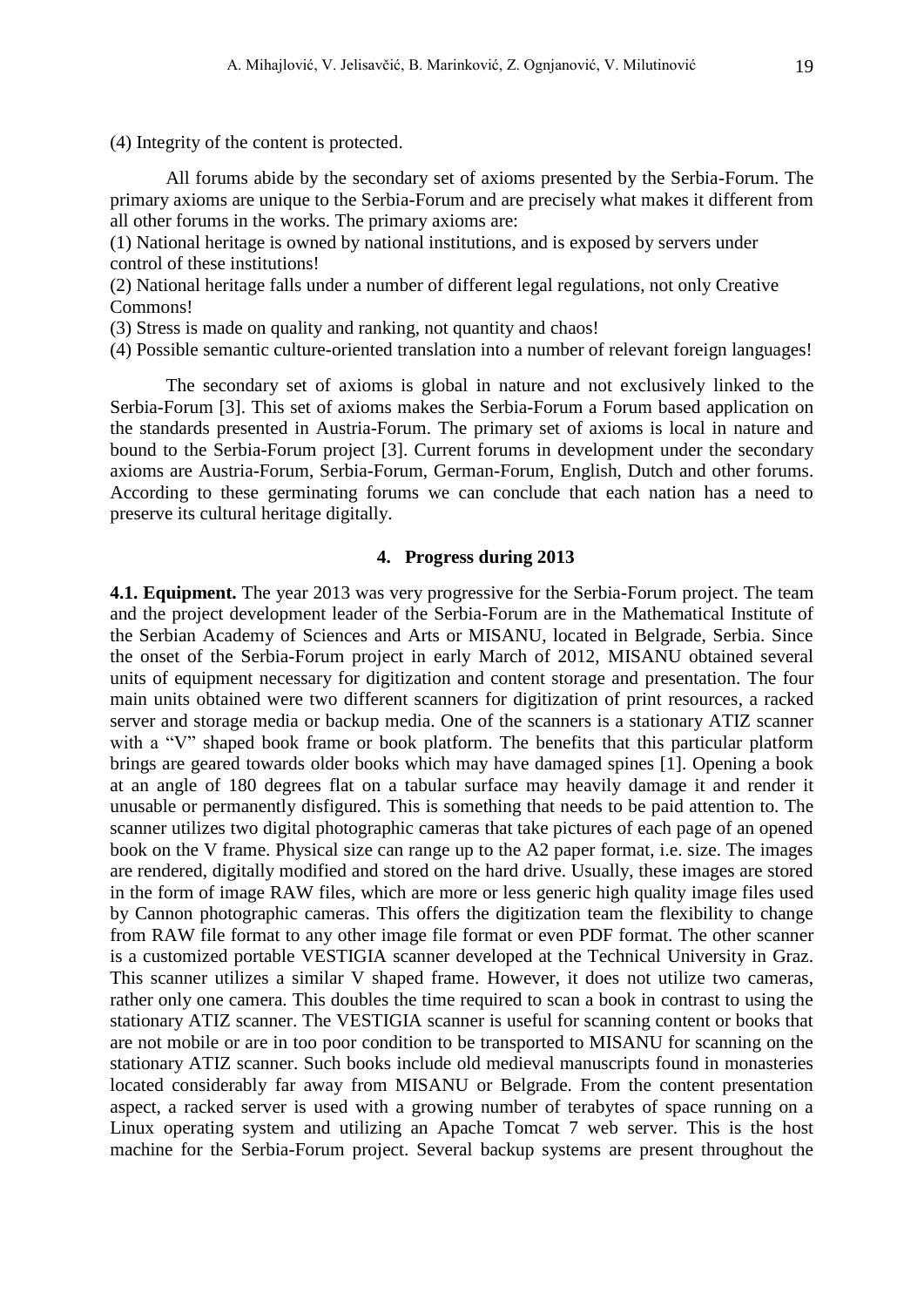local geographic region to ensure constant presence on the Web. Finally, a RAID based storage module was obtained, EMC2 VNX5300, to store, backup and keep record of the main copy of the Serbia-Forum web-application locally.

**4.2. Application progress.** In addition to the equipment obtained, the Serbia-Forum team managed to externalize the Serbia-Forum application from its template application – Austria-Forum. This means that most of the dynamic functionality modules were translated from the original German into Serbian. Additionally, preliminary steps have been taken to develop a firm basis for semantic content search. These steps include the implementation of a detailed metadata standard known as the NCD Metadata standard [4, 5] named after the National Center of Digitization in Belgrade, Serbia. The implementation of this standard will help facilitate correct or at least relevant query hits for semantic search algorithms under current development. A new module for presenting and creating metadata has been implemented. Due to the specific nature of digitized cultural heritage content, that is the:

- 1) Vast diversity of digitized content types,
- 2) Need for preserving complex content structure and
- 3) Constantly increasing pool of knowledge,

Special attention was given to enable dynamic addition of metadata for new forms of digital heritage as well as structuring and updating metadata for the existing ones. In order to do so, a XML database solution was chosen and both administration and presentation layers were generated automatically. New forms of digital heritage, thus, can be easily added to a database in the form of a XSD schema, and appropriate views would be automatically generated. These views include management forms (user interface for adding metadata for new digital objects as well as editing metadata of the existing objects), metadata presentation view (various presentations of metadata to the ordinary user) and metadata search forms (for making metadata queries). All three views are generated based on the content schema.

Forum software has been adapted in order to allow multiple localization views of every digital item. Every cultural heritage item can have its digital representation in any language (currently in Serbian and English only, but new languages can be dynamically added). A new editor interface is planned in order to allow users comfortable translation of digital presentation pages between languages. Users are active contributors to the Serbia-Forum. They contribute digitized content and/or their original written articles. Forum software enables users to create their own context for every digital heritage item they want to present. This is already accomplished by using wiki-style markup and numerous plugins that are available for users and content providers (e.g. National Library of Serbia, Serbian National Archives) as a tool to present their content. Users can write their own presentation pages for their digital objects. Currently a broad toolset is already at users' disposal, and many new plugins are on the way. New tools for facilitating the editing and manipulation of presentation pages were developed for the users. Un-experienced users can now use a graphical interface when presenting their content, without having to learn wiki markup. The presentation of audio heritage files has been introduced to the Forum. A new tool for adding audio digital content was created.

Strong collaboration with local institutions in Serbia is being enforced. One institution in particular has proved to be pivotal player in the fast development of the Serbia-Forum, the National Library of Serbia (NBS). Since collaboration was established between NBS and MISANU, the Serbia-Forum received its first major content contribution of approximately 1,800,000 pages of digitized material. Currently, another large content contributor is the Museum of Applied Arts in Belgrade, Serbia. It has already contributed whole collections of